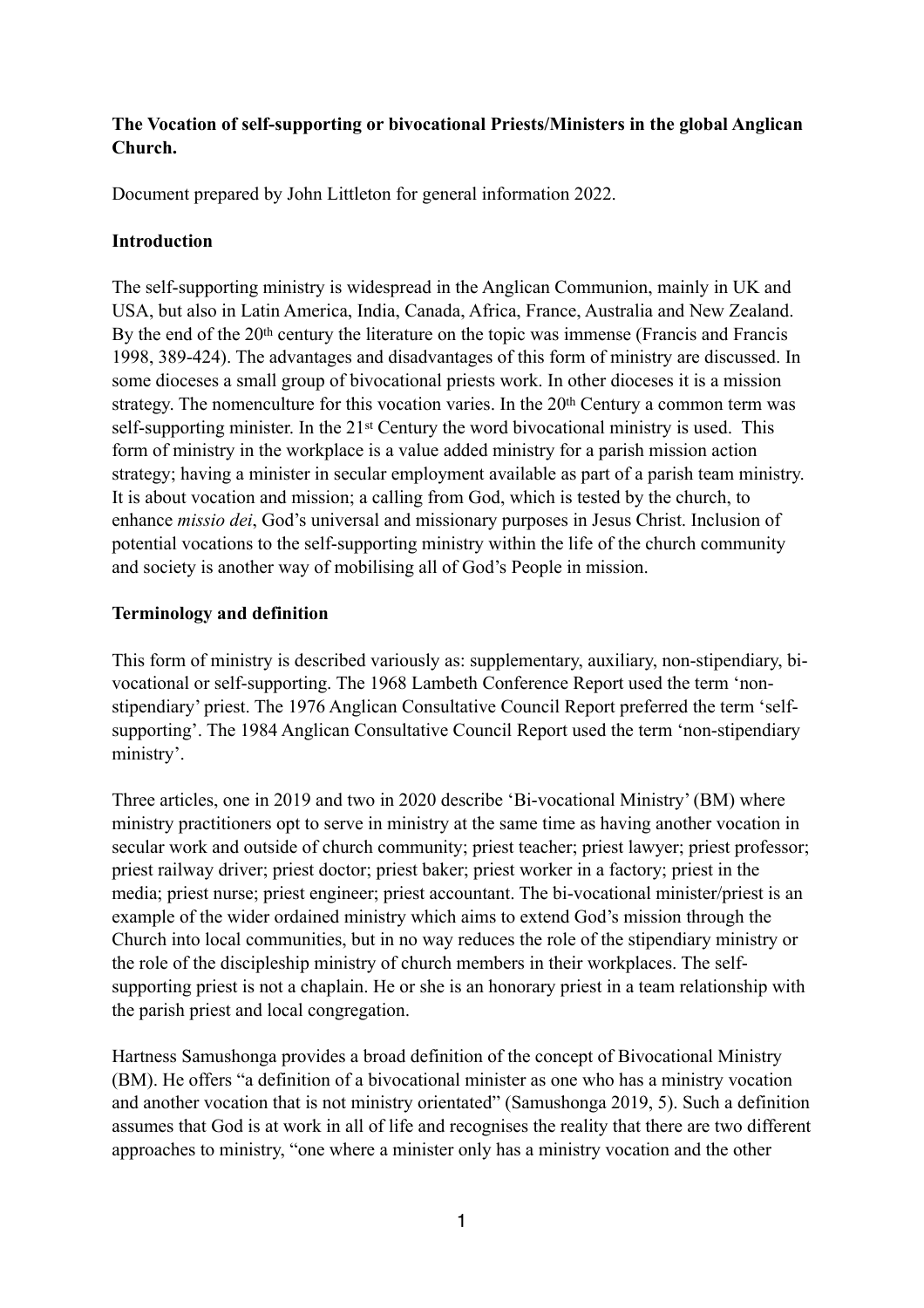where a minister has another vocation, which is outside of ministry" (Samushonga 2020 (a), 1).

## **Biblical basis and the early church**

1 Cor 9:1-18; Acts 18: 3, 20: 33-34, provide scriptural evidence for a tent making ministry of St Paul at a certain time in his ministry. Paul's tent-making craft helped him relate to others in that trade, like Aquila and Priscilla. It also "gave him a means of financial support, rather than relying on the generosity of other followers of Jesus. This craft was also mobile and allowed him to move from city to city while giving him freedom to preach the gospel" (Trainor 2021, 123-125). Local ministers of congregations in the first century of the church also maintained their ministry "by labouring with their hands" (Francis and Francis 1998, 54;  $2-50$ ).

Former Archbishop of Canterbury, Michael Ramsey wrote:

"Most of my hearers were concerned with the parochial ministry and its tasks, but if there is an inward essence of priesthood it belongs no less to chaplaincies in industry and the universities and to those "auxiliary" ministries whose role is increasing. I regard the contemporary development of the priesthood which combines a ministry of word and sacrament with employment in a secular profession not as a modern fad but as a recovery of something indubitably apostolic and primitive. We read in the Acts of the Apostles that the apostles visited Churches which they had founded and appointed and ordained "presbyters" within them. These "presbyters" were the local clergy, the teachers and the pastoral and liturgical leaders, the beginning of what later centuries were to know as the second order in the three-fold ministry – the order into which I ordain men today. But it is inconceivable that they were "paid professionals" in their office, as resources for this would have most unlikely to be there. This is not to say that the change to a professional priesthood was wrong, and a number of aspects of the Church's nature and mission called for it. But it is to say that what we call our "auxiliaries" today belong most truly to the apostolic foundation, and we may learn from them of that inward meaning of priesthood which we share with them" (Ramsey 1972, 4).

Bivocational ministers in the early church included: (1) Spyridon of Cyprus (ca.270-348), a bishop and a shepherd; working priests who served with Basil of Cappadocia (330-379); rural pastors working with oxen and using the plow, as described by Chrysostom (ca. 347-407) (Samushonga 2019,5). Ministry in the early ages of the church included clergy earning their living in "handicrafts, trades and professions" (Francis and Francis 1998, 54-60).

**History**: Towards the Twentieth Century which was still in the Christendom era but transitioning to a new era.

Samushonga wrote "Some of the early British missionaries who made a great impact in God's mission were Bivocational Ministers. These include: (1) William Carey (1761-1834)- English Baptist missionary to India (2) Missionary Fr. Herbert Kelly (1860-1950) and (3) Roland Allen (1868-1947)- English missionary to China" (Samushonga 2020, 3; 2019, 6).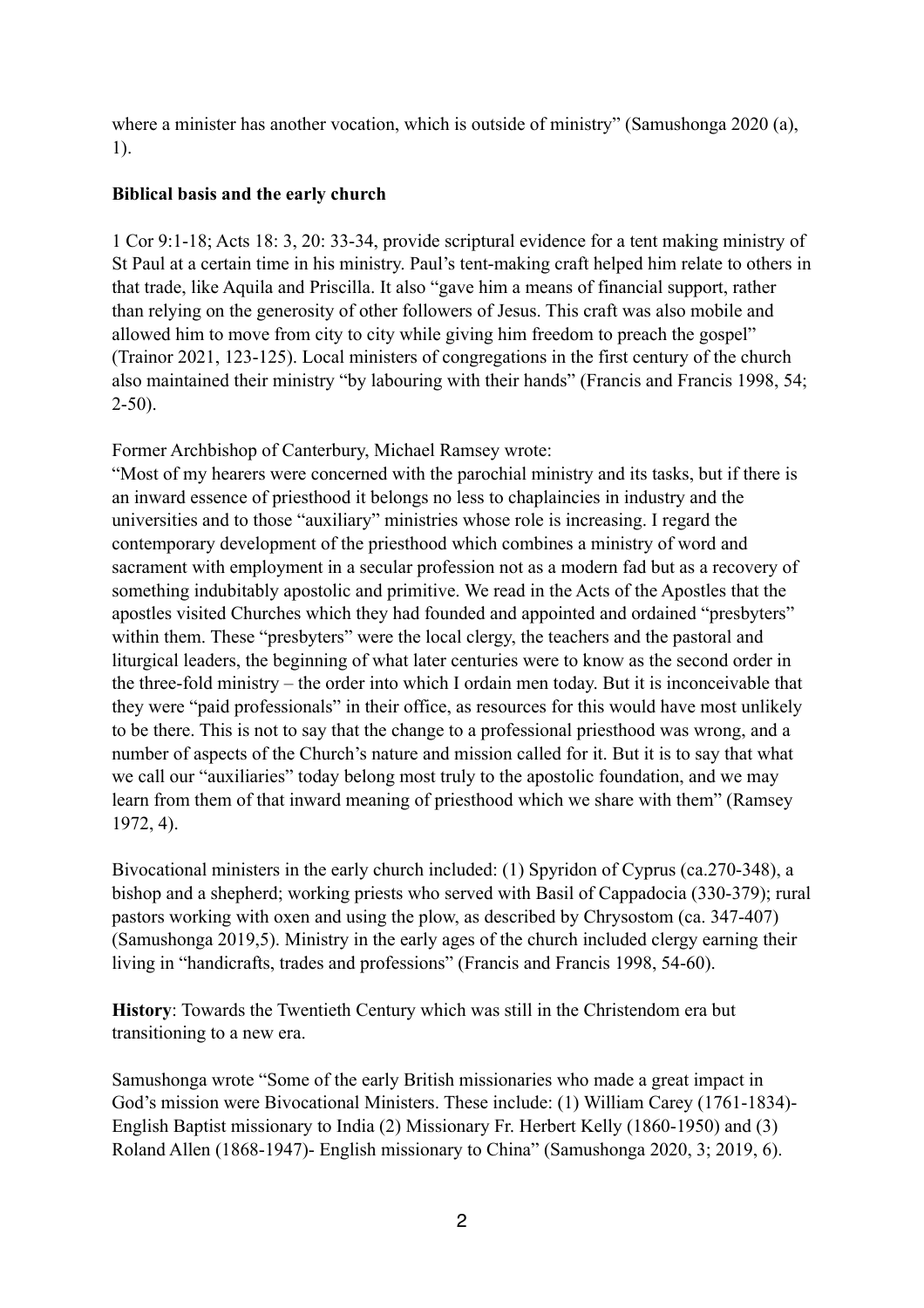The worker priest movement of the Catholic Church in France (1944-1954) is legendary (Edwards 1961). Around eighty-five "Many of the most lively and dedicated priests of the Catholic Church in France were allowed to live as manual workers" in an experiment " to bridge the gulf fixed since the nineteenth century between organised religion and the working classes" (Edwards 1961, 5). The experiment was ended by the orders of the Vatican.

The Diocese of Southwark, London, UK established a Theological Course in the 1960's for worker-priests or non-stipendiary clergy. Six candidates were ordained in 1963 (Samushonga 2020 (b), 149). Worker-priests were in many occupations - baker, lawyer, doctor, policeman, milkman, postman, teacher, personnel officer, railway official and people in the mass media.

The Anglican Communion in the 1960's, 1970's, 1980's recommended a wider ordained ministry "In order that the Church may be continually renewed in Mission ( Lambeth Conference 1968, 102-104). The Report of the Anglican Consultative Council 1976 noted "the rapid development of the self-supporting ministry in the Communion" and gave consideration to that ministry in terms of the name, the support, teams, selection, training and the expectations for such a ministry (ACC 1976, 47-50). *The Bonds of Affection* ACC-6, 1984 Report included a section on Non-Stipendiary Ministry and 'Local Priests' outlining the advantages and disadvantages (Bonds of Affection 1984, 65-67).

David Edwards and John Robinson also wrote positively about honorary clergy in secular jobs (Edwards 1969, 284) and the genuine worker-priest (Robinson 1970, 229-230).

**Case study**: The ministry of John Littleton as a priest teacher in a local State High School 1969-1974.

I was a priest-teacher, employed by the Victorian Education Department and teaching at Maryvale High School, Morwell. Maryvale High was a Government experimental school; an open plan, open approach secondary school. I ministered in the local Anglican Parish of St Mary's, Morwell, licensed by Bishop David Garnsey, the Diocese of Gippsland, as an honorary assistant priest in a team relationship with the Rector and Assistant Priest who were both employed by the Church. These team members enjoyed breakfast together weekly on a week day in time for me to arrive at school on time for work. Other than family my situation in life was defined by three things – ordination, a licence from the Bishop and work in secular employment.

The task was of supreme importance to the life of the Church and the future of the Gospel in the Church and in secular society; seeking ways to help the Church keep a focus on the purposes of God for the world; a ministry to the non-churched who may come to see the relevance of Jesus for their lives through the creative presence of a priest teacher. As I wrote at the time the role of the priest teacher in a government high school "increased awareness of the real value of the laity and the necessity of the parish priest". When I concluded teaching at Maryvale High School and left the town of Morwell, the rector reported that he was approached for a ministry from members of the school community. Indeed, when at Maryvale High, like all staff members I was involved in pastoral care. However, on one occasion as an ordained person I was invited by a member of the school community to conduct a funeral.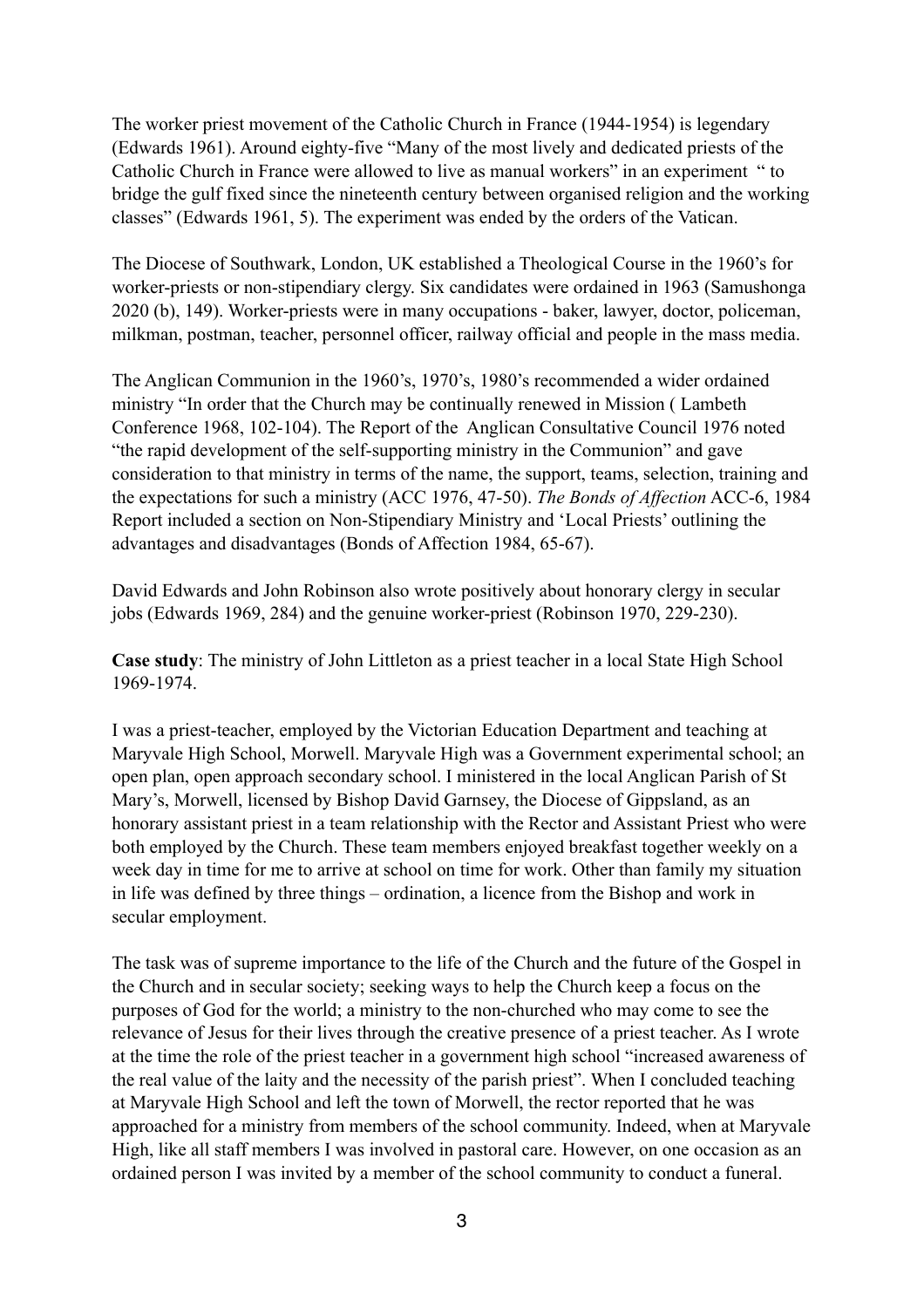Maryvale High was a community of people concerned with education. People mattered first. Some basics core attitudes of this educational community were: consideration for others, individual pastoral care, acceptance of every person as an individual, each having individual differences; no one is perfect and we need to grow in self-understanding, to know oneself, do one's best each day and form a philosophy of life; education of the whole person; learn how to learn.

At the school I taught English, History, Asian Studies and The Study of World Religions. In 1973 I was Librarian. Often I was asked to be a resource person on Christianity for other members of staff, eg English teachers wanting to understand the background of a novelist or playwright or poet who assumed Christian values and content.

The value to the school of trained Christian person must be on educational grounds. A trained Christian is theologically aware, contributes to the educational task of mind-stretching and relates Christian values to human relationships and organisational structures as one member of staff in an educational community where people represented various attitudes to life, humanist, agnostic and so on. The Christian attitude to life was but one attitude to life represented on the school staff. The weekly Staff Conference was essential for the formation of the school community.

In 1972 I wrote about the fourfold value of a worker-priest type ministry to the Church.

1. A suitable person ordained into secular employment is a symbol and catalyst to cause Christian and people of other worldviews to rethink their attitudes towards and ideas about the Church and the Christian faith. The experience also forces the ordained person to grow.

2. In the Christian congregation the presence of a worker priest makes the idea of the *laos* become real and functional. The ministry of the church is the ministry of all members, not one person. The ordained person has a representative function within the *laos*, the whole People of God. The self-supporting minister makes his/her contribution and by example encourages other church members to make their contribution. Worker priests or the selfsupporting ministers have a role alongside church members in the workplace, encouraging by example and enabling through collaboration, theological reflection and conversation (Littleton 2021, 14-15). Bivocational priests highlight and enhance the essential role of the parish priest and the discipleship ministry of church members at work and in society.

3. The Christian at work is a real topic for discussion. Insights from work and the relevance of the Christian faith to work contexts can be fed back into the life of the local and national church and into theology.

4. There is a real ministry to change the attitudes of men and women and young people to the church so that they are free of prejudice and ignorance to respond to God-in-Christ. This is the task of all Christians, but the worker priest faces this issue often probably because she/he is an official of the Church right in the middle of the work context.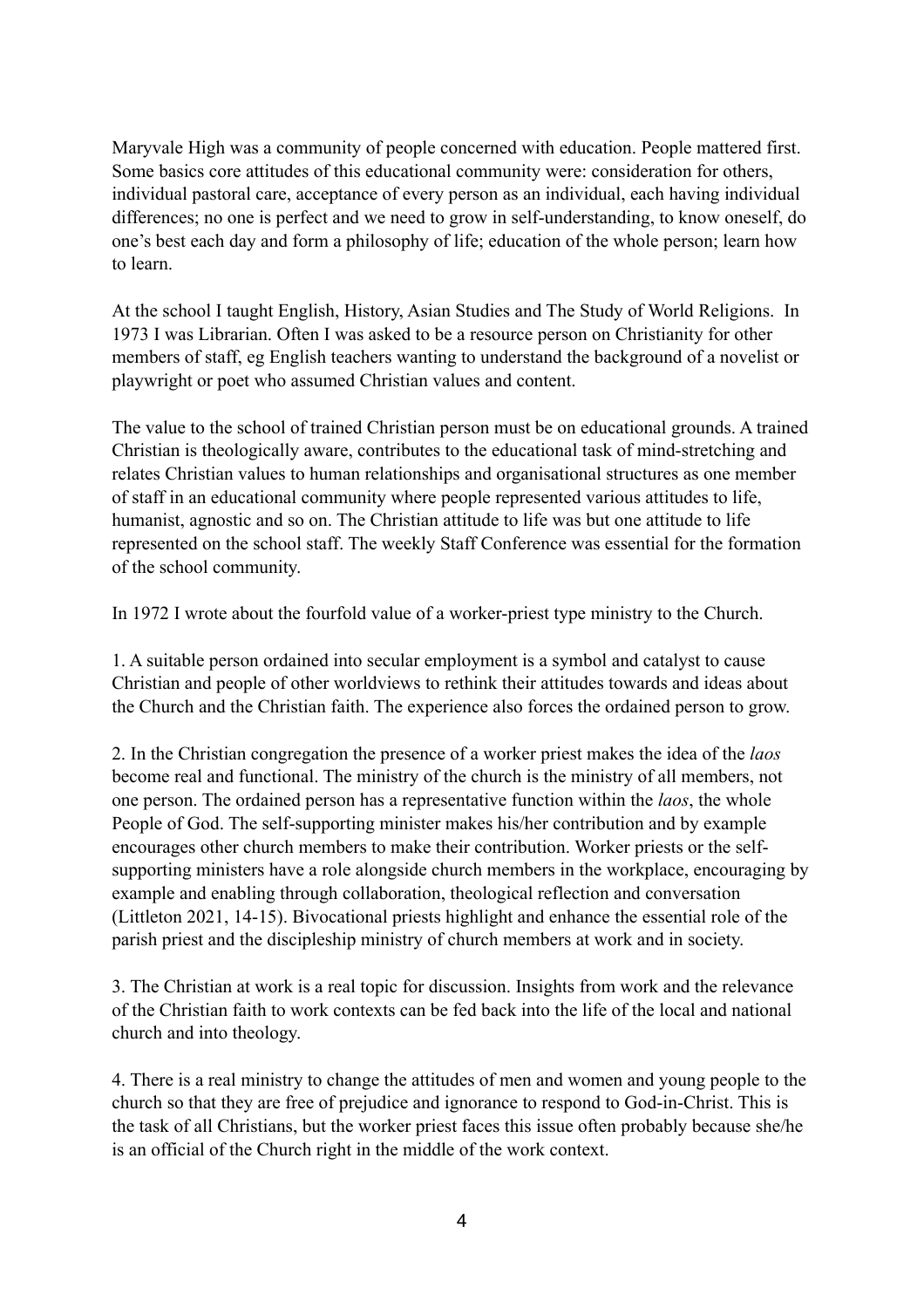Once a year I participated in a gathering of a few self-supporting priests called together by Archbishop Frank Woods in Melbourne. Archbishop Woods was Archbishop of the Melbourne Anglican Diocese 1957-1977.

In a paper prepared for the 1972 Gippsland Anglican Diocesan Clergy Conference I wrote "The worker-priest ministry as I experience it is a meaningful life style. This ministry has shown that the worker-priest type ministry is not only theologically and biblically sound but in practice is of great value to the work situation and the Church".

**Twenty First Century** Bi-vocational ministry practice in a post-Christendom era.

 " Britain has a wealth of history and contemporary BM Ministry practice" (Samushonga 2020 (a), 1). In 2019, the Church of England reported 7700 stipendiary clergy (320 newly ordained) and 2920 self-supporting parochial clergy (180 newly ordained) (Samushhonga 2020 (a), 3).

*The advantages and disadvantages* of BM are discussed.

Advantages or perceived benefits of bivocational ministry (BM):

Bivocational pastors are known in the community and have unusual access to unchurched people. BM is a ministry of outreach into workplaces.

The element of financial independence from the church enables a consistent focus on ministry without concerns about fluctuating income.

Financial independence enables the church to reduce any financial burden and direct finances to other areas of ministry.

The blending of professional work experience and secular work practices and philosophies with ministry offers other approaches to enhance church related ministry. Having a secular job enhances the minister's ministry.

Helps the congregation members to be more active in the church and exercise their ministry in the community

(Samushonga 2019, 13-14; Samushonga 2020 (a), 3; Lambeth Conference 1968, 103).

Samushonga wrote "BM is an effective option for participating in the Great Commission (Mt 28: 18-20)" (Samushonga 2020 (a), 3).

Disadvantages:

Having time divided between two vocations emphasises the need for time management skills and the need to intentionally balance the demands of family, ministry and work related contexts; aware of possibilities of burnout (Samushonga 2019, 14-15).

Fear that non-stipendiary ministry might devalue the ministry of the laity, be a back door into full-time stipendiary service, create a 'second class priesthood' and be misunderstood by members of the congregation (*Bonds of Affection* ACC-6 1984, 65-66)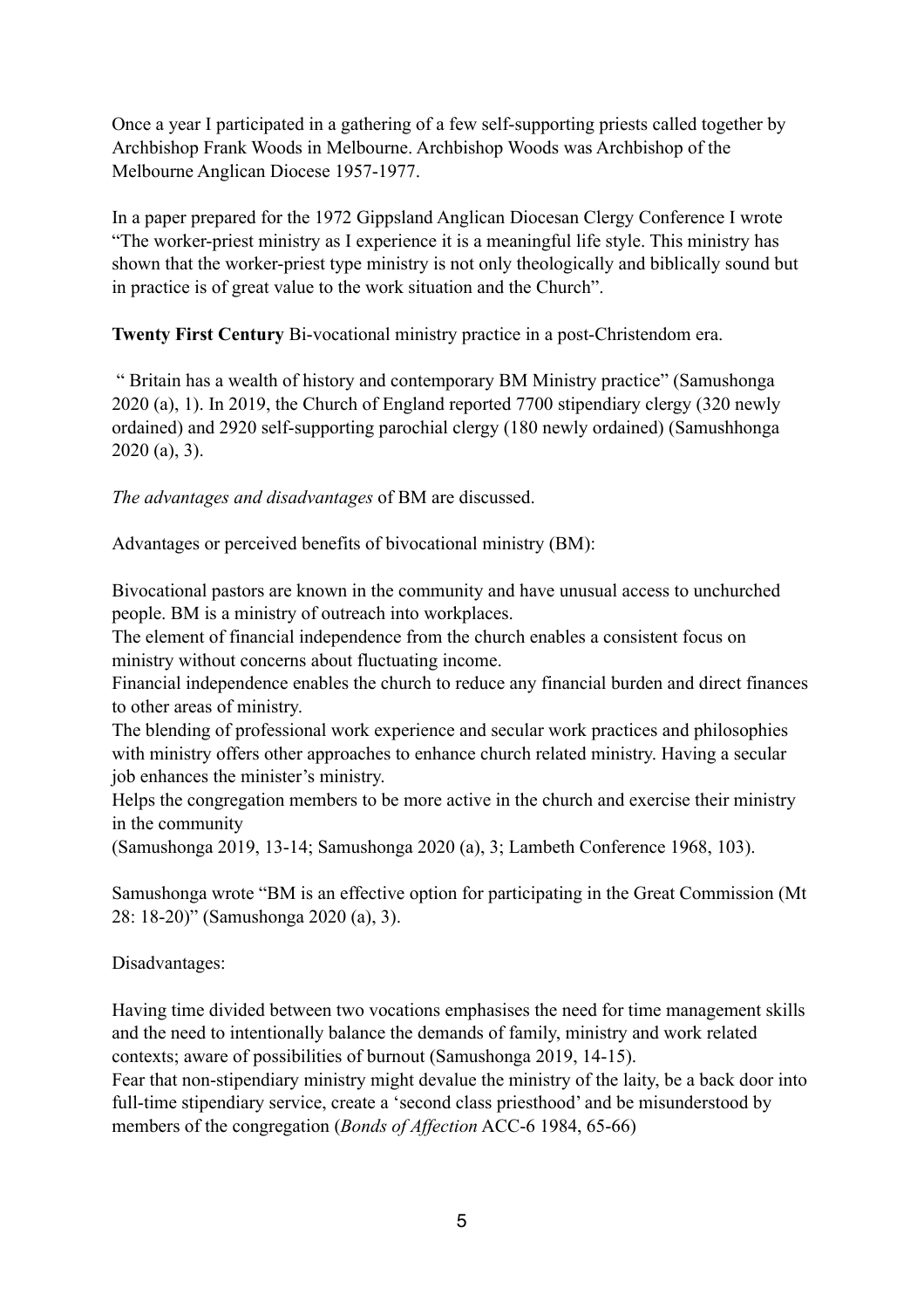The church might not understand or misunderstand the expectations of self-supporting ministers and their functions; the need to educate congregations about this ministry (ACC 1976, 47-49).

## **Formation, Education and Training**

The Report of the Anglican Consultative Council 1976 outlined some approaches to selection and training of self-supporting priests (ACC 1976, 47-50). The UK based "Bivo Support International : Bivocational Ministry & Leadership Training, Consultancy & Research" offers Bivocational ministry training and development (Bivo 2021). The Southern Baptist (USA) denomination offers a Certificate in Bivocational Ministry Studies , 2019 (Samushonga 2020 (a), 5).

#### **Summary**

Keith Rayner, an Anglican Archbishop in Australia, The Diocese of Adelaide, reflected in 1989 on "the theology of ordained ministry in secular employment" and made eight essential points (Francis and Francis 1998, 287-295). These eight points are included as a way to summarise key issues.

1.Rayner understood that "ministry in secular employment has been going on long enough now" for it to be well known and established in the Anglican Church, but it did not "get off to a good start in Australia".

2. He made a strong case that ministry in secular employment is "theologically and scripturally proper". "Certainly if we look at the New Testament itself, we see not only Paul with his tent-making ministry but also elders (presbyters) who are appointed, to be in the first instance people who fulfilled their ministry while carrying on their normal life and work".

3. Priesthood is "expressed in the ministry of word and sacrament." "Any minister in secular employment, however much he sees his work focused in that secular employment, must engage in a specific ministry of word and sacrament".

4. Ministers in secular employment have been described as "ministers of the kingdom' in a different way from those who work through the parochial structures. The task is to recognise, affirm and name the signs of the kingdom of God in the world and to introduce and bring people to the fellowship of the church. "Wherever anything exists which reflects the character of Christ, wherever there is something that reflects the will of God, there is an expression of the kingdom of God because the kingdom of God is wherever the will of God is being fulfilled". "Any form of justice and generosity, any real love and forgiveness, any beauty and truth and a whole lot of other things that you could mention that we know to be good and Christlike", are signs of the presence of the kingdom of God.

5. The recognition of lay ministry and the distinctive ministry of the diaconate raises the question as to why ordination makes a difference to ministry in secular employment. It makes a difference through the training (do not have to be ordained to have training) and it means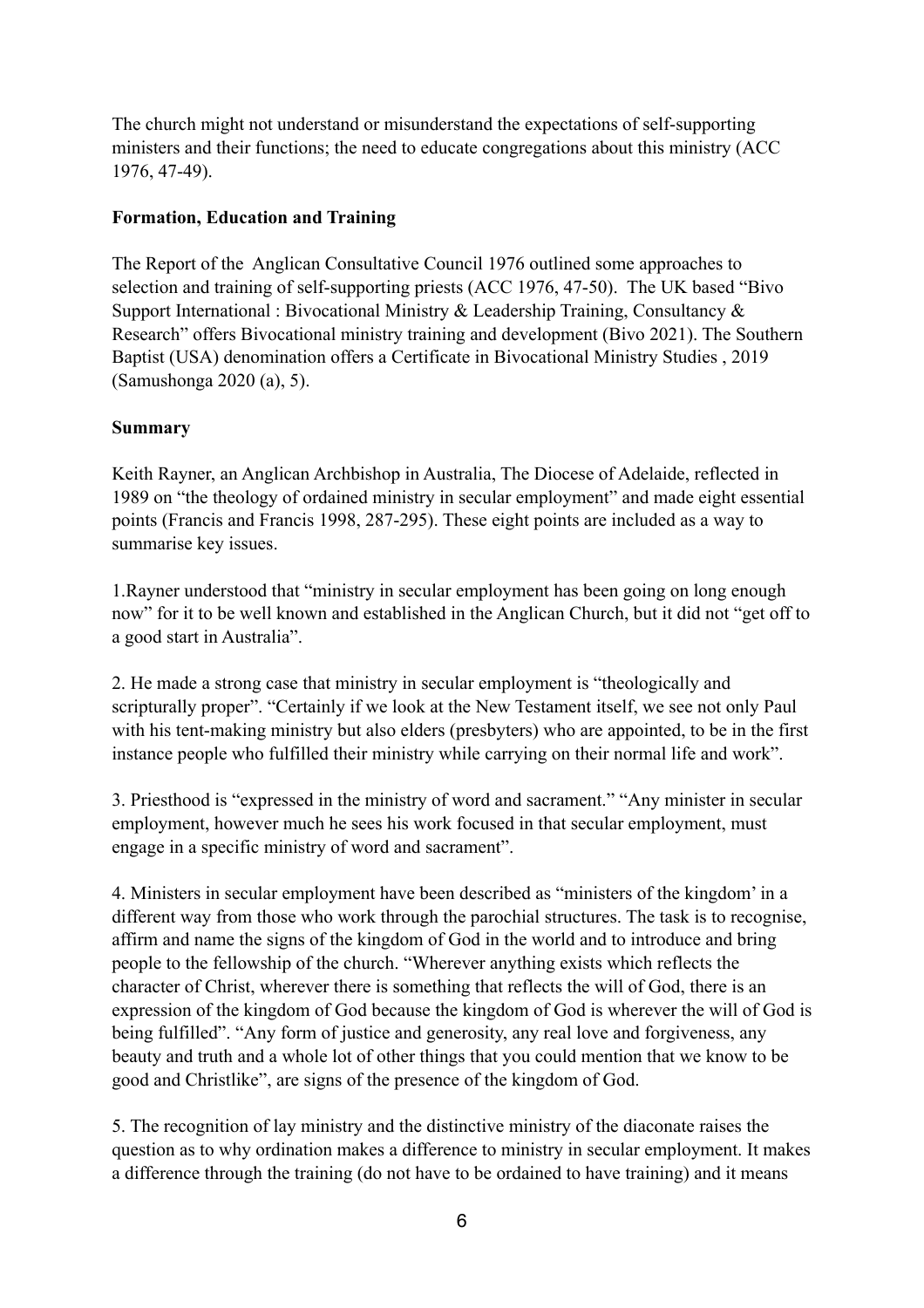the affirmation and authorisation of the church. Those in workplaces know that the church recognises the minister and the minister has confidence in being recognised by the church and those in the work place.

6. Within the whole *laos,* the People of God*,* the priest in secular employment has a particular role of leading from the front in the process of "enabling the laity to discover and exercise their ministry" by "leading the way and showing how it is to be done, able to speak from their own experience in a way that the parish priest cannot do"; as a "sign to the church of what the whole church is to be about".

7. Three potentially negative aspects exist. Some may seek ordination through secular employment to have status, others may want to gain entry to parish ministry by the back door. Some church leaders or parishes may want to obtain clergy on the cheap to save money or to overcome a shortage of money for ministry. Providentially, "it may be that God is wanting to say something to the church as to why there is not enough money or why there is a lack of the human agent".

8. Rayner described the ministry of the minister in secular employment positively. "One of your great tasks is to discover what is an appropriate spirituality for people in the workplace, with all its pressures and its hours of work. You must not evade that responsibility. Perhaps that is the most important single thing you have to do: to come to this spirituality first for yourselves and then to help others to find it through you. Such a spirituality will make the words of the gospel come to life".

## **Conclusion**

The author of this document advocates an integrated, inclusive and holistic approach; a both/ and perspective rather than an excluding either/or distinction; a bivocational ministry in work places and a mono-vocational ministry in parishes, working collaboratively together for the cause of Jesus Christ.

This document on bi-vocational ministry is about vocation and mission; a calling from God, which is tested by the church, to enhance *missio dei*, God's universal and missionary purposes in Jesus Christ. Inclusion of potential vocations to the self-supporting ministry within the life of the church community and society is another means to mobilise all of God's People in mission.

## **Recommendations**

1. That the Church, through the bishop, ordains suitable and well-equipped people to be a self-supporting or bivocational ministers/priests.

2. That bishops license self-supporting or bivocational priests/ministers as honorary associates or assistants in appropriate parishes to be in a team ministry relationship with the parish clergy and the members of the congregation.